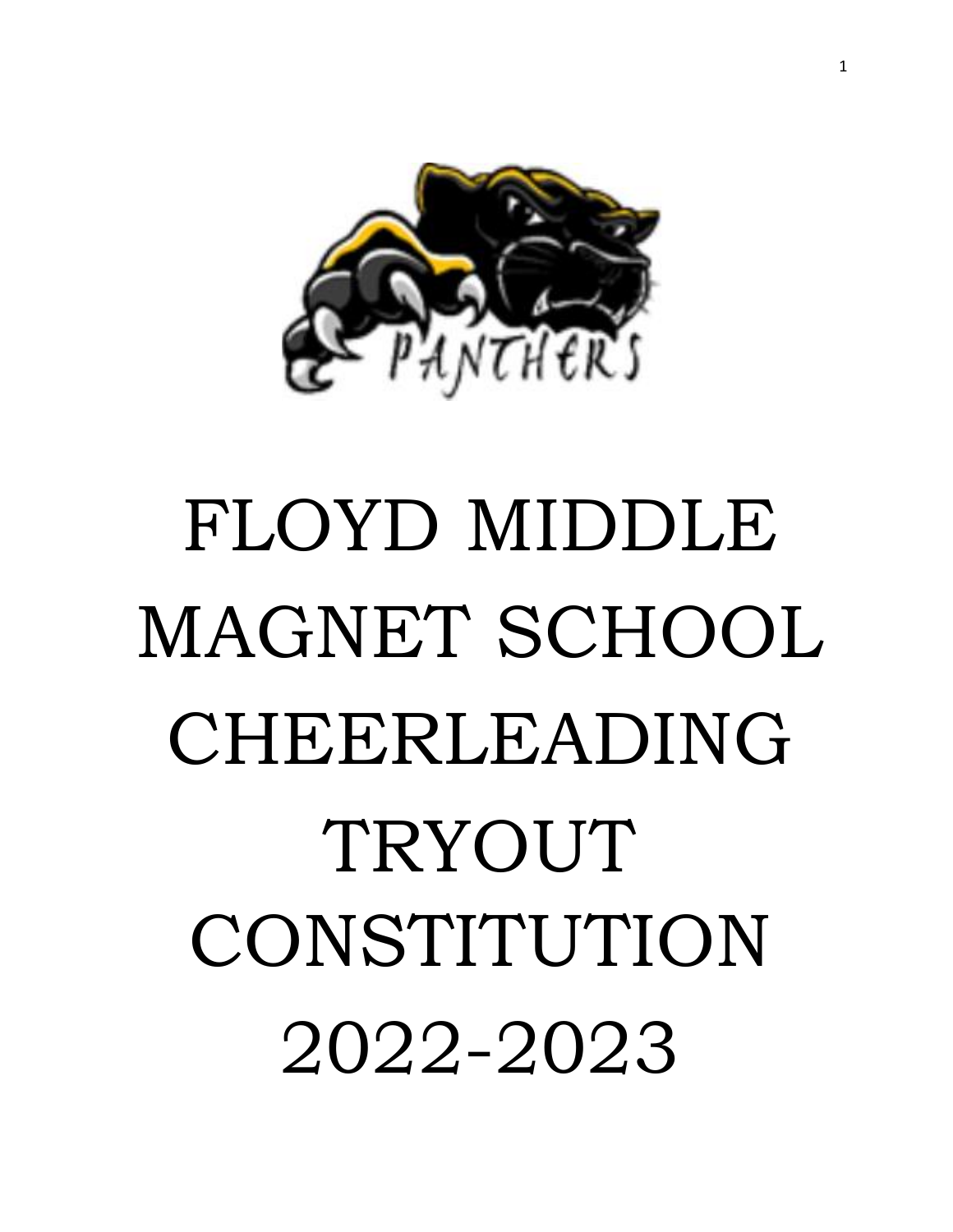

Dear Cheerleading Candidates, and Parents/Guardians:

Thank you for your interest in trying out for the 2022- 2023 Floyd Middle Magnet School Cheer Squad. We at Floyd Middle Magnet School believe that cheerleading is an exciting and rewarding sport that teaches teamwork, dedication, sportsmanship, leadership, school spirit, and hard work. Being chosen to represent Floyd Middle Magnet School as a cheerleader is both an honor and a privilege. As a FMMS cheerleader, you will be in the forefront as a representative of our school and will be expected to adhere to a strict code of conduct with honor at all times, both on and off campus.

While deciding whether or not to be part of our program, please remember and consider the time commitment this sport will require from both student and parent. Your commitment will involve active participation in afterschool practices (3 times weekly maximum), pep rallies, summer practices and camp, fund raising, team bonding, community service activities, weekly games (football- once weekly and basketball- maximum two times weekly), and potentially competitions.

It is also required that each student have an updated AHSAA (Alabama High School Athletic Association) sports physical signed by a physician, before participation in tryouts or practice will be permitted. Sports physicals expire one year from the date signed by the physician. Important forms on Dragon Fly will also need to be filled out and update as requested by Coach.

Please be aware that I have tried to include all information and requirements for trying out for Floyd Middle Magnet Cheerleading in this packet. However, as the cheer coach, I reserve the right to make exceptions (only in extreme or unforeseen circumstances) if those exceptions are in the best interest of the cheer candidates and the future squad.

I look forward to an exciting try-out clinic and wish everyone the best of luck!

Sincerely,

*Torquoria S. Abner* 

Torquoria S. Abner (334) 320-1527 [Torquoria.abner@mps.k12.al.us](mailto:Torquoria.abner@mps.k12.al.us)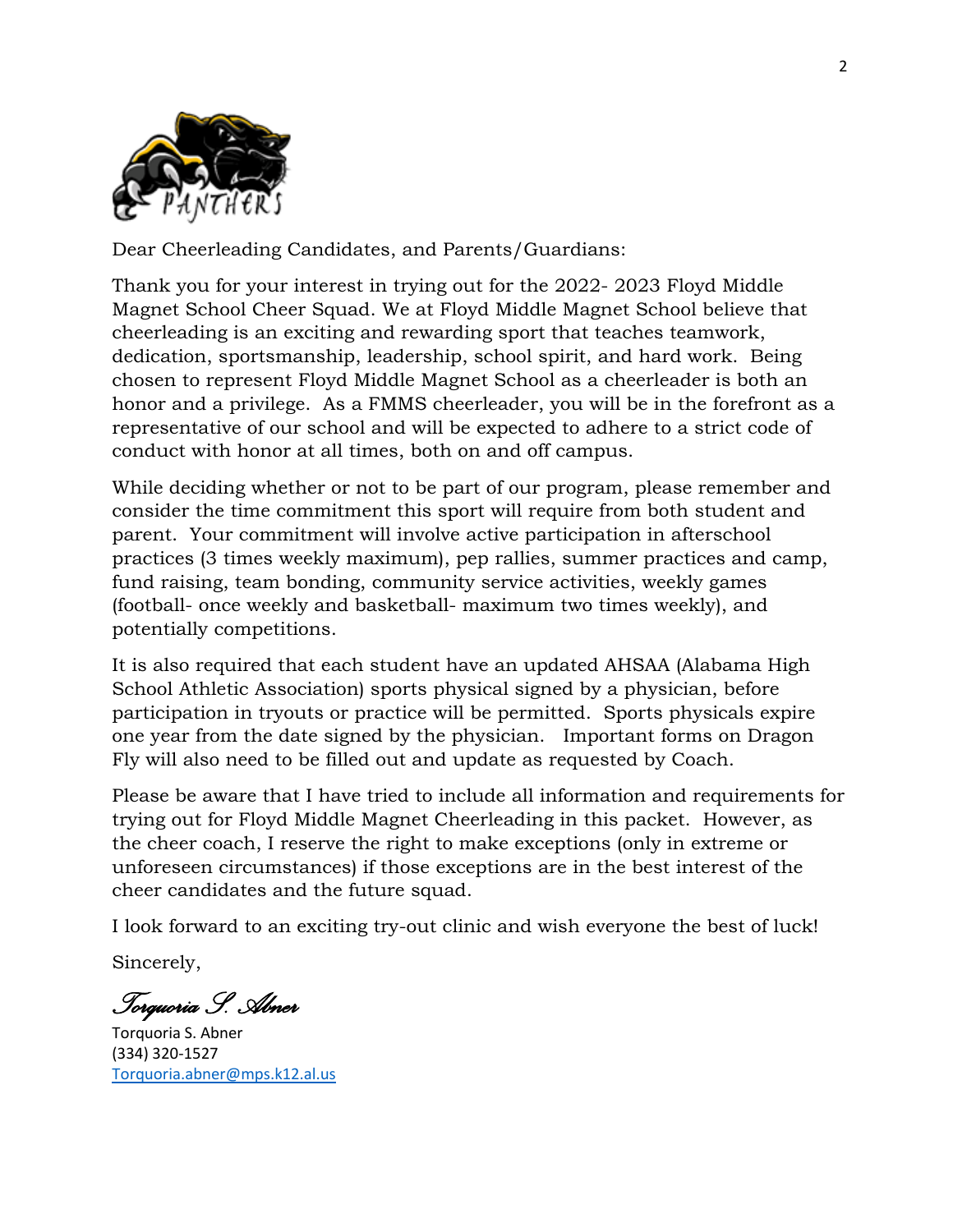

- **\_\_\_\_\_\_** Cheerleading Application The application **MUST** be filled out by the potential cheerleader!
- Cheerleader/Parental Agreement \*Initialed and Signed
- \$30 Fee \*Paid to FMMS My School Bucks



# **Important Dates**

#### **Parent Information Meeting**

Tuesday, February 10, 2022 \* All cheer candidates and parents are strongly encouraged to attend \*Virtual Meeting 6:00 PM

#### **MANDATORY- Parent/Cheerleader Meeting and First Payment (\$300) due via My School Bucks**

Date: March 7, 2022, 5:30pm Location: FMMS Lunchroom

\*This meeting is mandatory for all cheerleaders and parents both returning and new. The penalty for not being in attendance for either the meeting or fittings will (at a minimum) not cheering for the first football game. Let me know ASAP if you have a conflict with these dates! \*

#### **Deadline for Tryout Packet**

#### Friday, February 25, 2022 by 3:45PM

\* Paperwork must be turned into FMMS Front Office in a letter size manila envelope with candidate first and last name clearly marked with a black marker: Attention: Coach Abner

#### **Return Packet to FMMS**

Front Office by 2/25/22 @ 3:45 PM

#### **Cheerleading Tryouts**

March 4, 2022 @ 4:00pm Location: FMMS GYM

#### **Mandatory Tryout Clinic**

February 28-March 3, 2022 4:00pm - 6:00pm

#### **MANDATORY - Uniform Fitting**

March 31, 2022 @ 4:30pm Location: FMMS Lunchroom

#### **UCA Summer Overnight Camp**

(Mandatory) Date: June 6-9, 2022 Location: Auburn University

Parents are not permitted to attend until the showcase on the last day of camp.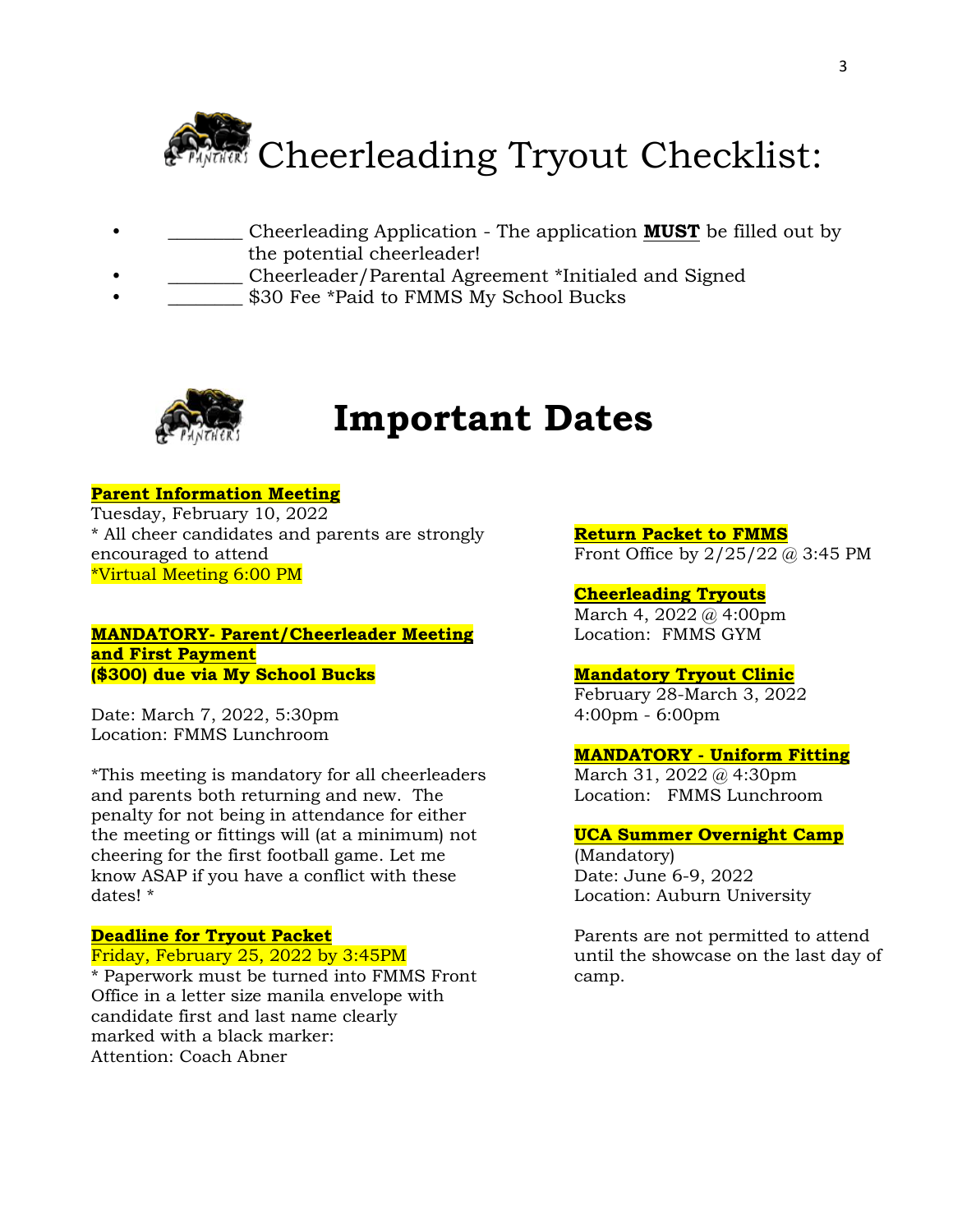# **Tryout Requirements and Guidelines**<br>NUCK!

- Incoming 7th Graders must have a 2.5 GPA or higher in the 1st semester of their core classes.
- Incoming 8th Graders must have a 2.75 GPA or higher in the 1st semester of their core classes.
- Provide a printout of your child's report card to submit with your tryout registration packet.
- Required Paperwork- See checklist
- \$30.00 Clinic Fee (Judges fees and miscellaneous tryout expenses) Satisfactory Discipline Record (as determined by the coach)
- Each candidate will be judged on:
- **Cheerleading Skills-** Chant; Cheer; Dance (the first three will be taught at clinic) Due to the short time frame, potential cheerleaders will need to have the ability to learn new material quickly and well; Jumps; Tumbling (Tumbling skills used for tryouts will be expected to be **maintained** and improved upon throughout the season);
- Candidate for competition squad will be judged on flags, signs, and pom usage.
- Character/Academics- Attitude and work ethic during clinic;
- At the end of the clinic on the first day, February 28, parents are invited to come into the gym and video the tryout material. **We will not provide a DVD.**
- **Clinic Wear**: White t-shirt, black shorts (such as Soffee), and cheer shoes. Absolutely no jewelry of any kind will be worn. Hair should be pulled back into a ponytail with a white bow.
- **Tryout Wear**: **Plain white t-shirt, plain black gym shorts, white or black no show socks, and cheer shoes**. Absolutely no jewelry of any kind will be worn. Minimal makeup or "school makeup" is acceptableno competition style makeup should be worn. Hair should be pulled back neatly into a ponytail with a white ribbon. Shorts should not be rolled at the waist and a ponytail holder should not be used to tighten the tryout shirt. In addition, nothing should be added to the shirt or shorts. **If girls are not dressed in proper attire they will not be permitted to tryout**.
- Judges for cheerleading tryouts will be neutral adults that are comprised of people from the following groups: cheerleading coaches, and dance coaches.

#### **The decisions of the judges will be considered final.**

- No grandfathering clause is in effect. A position on the squad for the current year does not guarantee a position on the squad for the next year.
- Parents assume the responsibility for the applicant's health, medical, and accidental insurance for both tryouts and for the cheer season.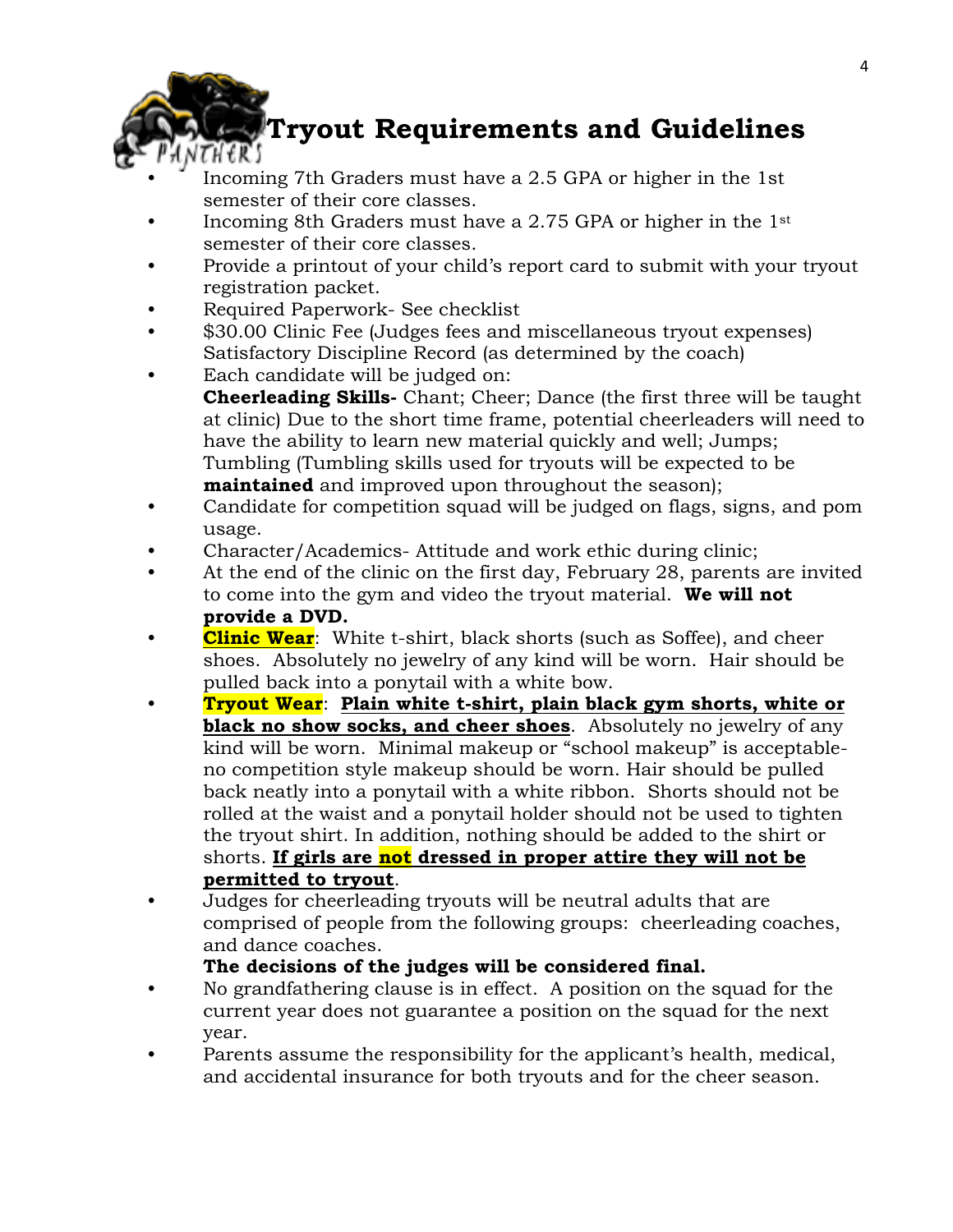

Before tryouts, it is imperative that everyone is well aware of what is expected and the standards to which our cheerleaders will be held. The three most important requirements that both the candidate and her parents need to take into consideration for the duration of the 2022-2023 year are good character, financial requirements, and our school's cheerleading constitution. If for some reason, you feel that your child cannot meet these expectations, you may need to reconsider trying out.

### Displaying Exemplary Character

It is the belief of both the coaches and administrators that being a cheerleader is not only an honor; it is a privilege as well. Therefore, should you be chosen to represent Floyd Middle Magnet School, it is essential that you follow all school rules and regulations. Disrespect for authority, school personnel, school policy, fellow students, etc. will not be tolerated and may result in temporary or permanent dismissal from the squad.

### Financial Obligations

Upon becoming a cheerleader, there are some immediate financial obligations. The first payment of \$300 will be due before or no later than March 7, via MySchoolBucks. **No Exceptions.** If not paid then cheer candidate will forfeit their spot. **After the first payment, then, parents will pay for cheerleading items through the Varsity Portal and My School Bucks, never to the Coach. Cheerleaders will not receive clothing**, **equipment or attend camp until it has been paid for in full by the parent**. Parents are responsible for their daughter's cheer bill even if she quits or is removed from the squad. The cheer bill does not include the monthly Bama Blaze fees or choreographer fees. Monthly fees will be paid directly to Bama Blaze or to the individual choreographer. Please see the attached sample for an estimate of the required expenses for cheerleading. **A down payment of \$300 must be paid before or by March 7th. Itemized bills will be sent thereafter as items are purchased/due for the season. No items will be given to the cheerleader until the item is paid for. The parent can anticipate an estimated payment plan provided by the varsity rep for the cheerleader's apparel.** 

The cheer bill must be paid in full before the first football game, the cheerleader will not be permitted to cheer until the bill is brought to term.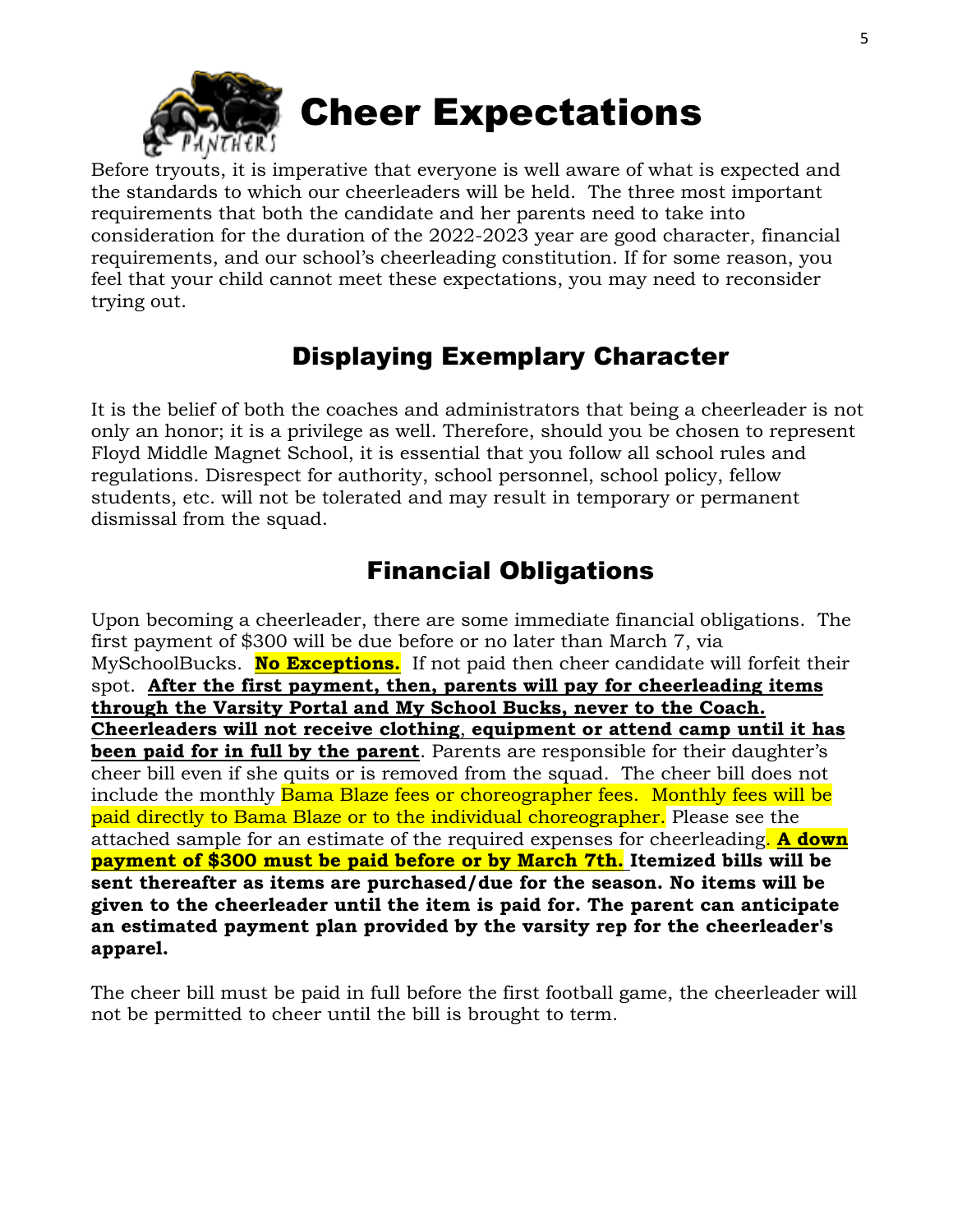

If selected for the FMMS Cheer Squad, it is the responsibility of the cheerleader and parents to read and abide by the Floyd Middle Magnet School Cheerleader Constitution. The constitution and rules will be discussed with both parents and cheerleaders at our first meeting (March 7, 2022 @ 5:00 p.m.). The FMMS Cheerleader Constitution discusses our objectives, our philosophy and purpose, and specifically states what is expected of every cheerleader on the squad. To avoid future conflicts, it is YOUR responsibility to become well acquainted with the contents of this document.



The 2022-2023 squad size will consist of 12-20 cheerleaders for Game Day Cheerleaders. Competition Squad will tryout during Game Days and be candidates for Comp Squad will be selected by July 1. Candidate have the option of trying out for Game Day Cheerleader or both Game Day and Competition Squad. Competition Squad is based on AHSAA Large or Small School Division Squad size.

Captain and Co-Captains will be selected by the Coach. The cheerleader has to have oneyear experience on FMMS squad to be considered. The coach will use cheerleader tryout score, peer interaction, leadership, dependability and general knowledge of cheerleading, to make the decision.



The FMMS Cheer Squad will participate in several fundraising events throughout the 2022- 2023 cheer season. Some of these events will be **MANDATORY (all general account fundraisers are mandatory)** and will require the participation of each cheerleader. If for some reason, approved in advance by the coach, a cheerleader is not able to participate in a mandatory fundraiser, she will be responsible for paying a \$150 "opt out" fee to the general cheerleading account.

The cheer coach reserves the right to allow the fundraiser absence to be made up through participation in another activity. The monies collected from these events will pay for team necessities, such as new uniforms, pep rallies, end of year awards, end of year banquet venue, competition registration fees, choreographer for competition, Breast Cancer Awareness apparel, some game day meals, competition signs and apparel, etc. If a cheerleader signs up for a shift to participate in a fundraising event and does not show she will pay a \$150 opt out and receive demerits for lack of dependability. Parents are expected to sign up and participate.

Committees will be form and parents are asked to join at least one committee to assist with game day meals and snacks, ordering of parent t-shirts, Christmas Party, Senior and Honors Night committee.

Parental involvement in scheduling and organizing fundraising activities is strongly encouraged and will be greatly appreciated.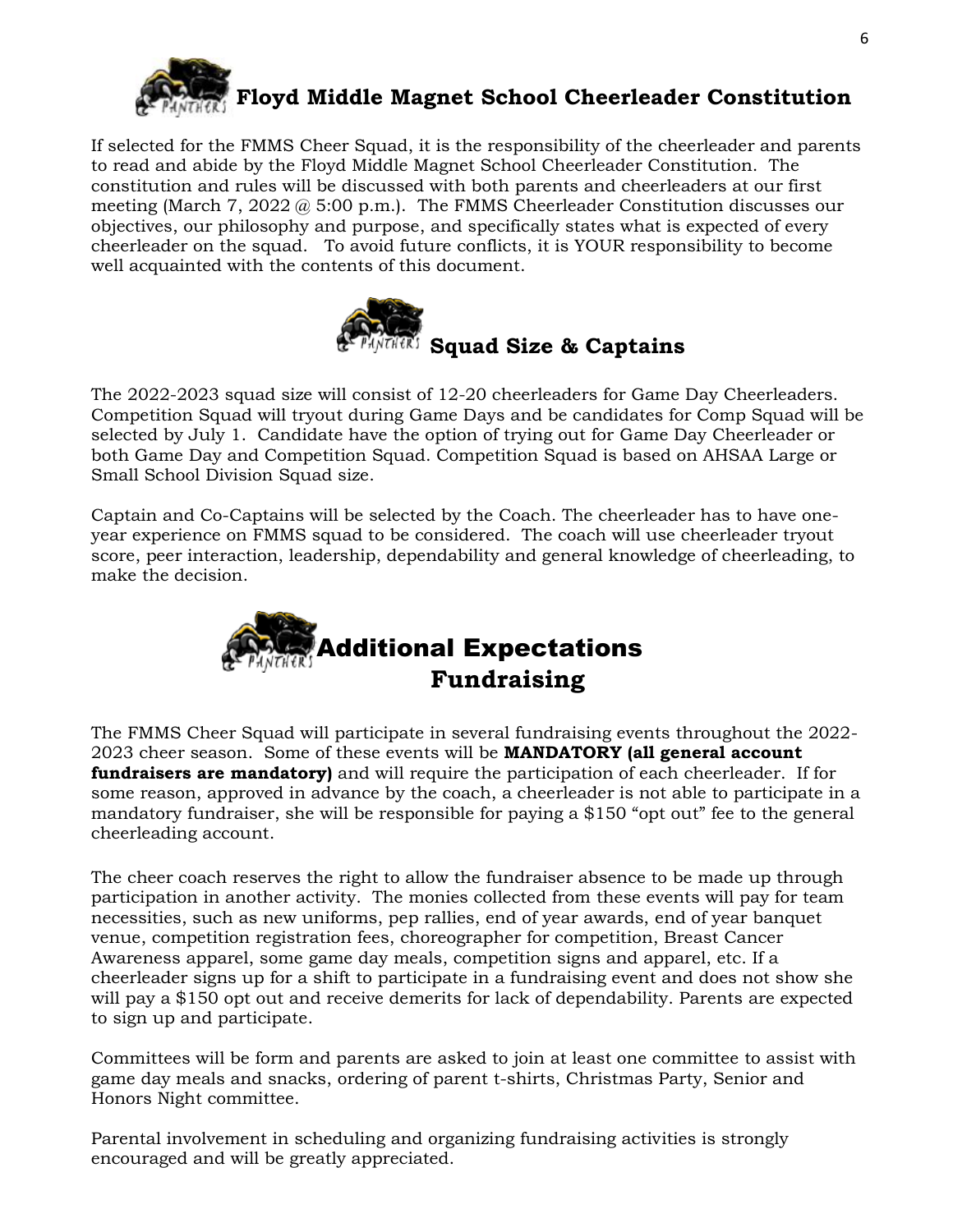

A summer schedule will be issued to the new squad during the first meeting. Scheduled summer practices and summer camp are a **requirement and mandatory** for all girls on the team. Girls will be given a BAND Communication App to facilitate group communication between Captain, Co-Captains and squad, to learn cheers and chants, and the cheerleader is responsible to know the majority of cheers.

Additionally, once school begins, we will have regular practices most days after school. Generally speaking, Mondays and Wednesdays. Please remember that Floyd cheerleading comes first, always before city sports, all-star cheer involvement, dance practices, lessons and/or appointments. If a girl misses a practice and is unprepared for a game or performance she will sit out the next game. If a girl does not know the routine she will sit out the performance.



Girls are to look uniform and as a team. Girls should strictly follow dress code for all events. If a cheerleader is not in the proper attire, the cheerleader is subjected to benching for that event. Event attire assignments is not a choice it is mandatory. For pep rallies and spirit week girls will be asked to purchase extra items and to dress a specific way. Participating in school events such as spirit week is mandatory.



Not only do the cheerleaders have an expectation but the coach does as well. It is the coach's responsibility to facilitate practices, complete proper paperwork for events, and strategize with Administration to coordinate school events, keep proper records, budget cheer account, cheerleader bills, order items, mentor cheerleaders and collaborate with cheerleaders. Any issues or concerns regarding cheerleading can be discussed with the coach through email or a scheduled conference. It is important to acknowledge that before and after practices time is spent supervising the team and this is not the appropriate time for conferences, unless scheduled. The coach will have office hours in which parents can expect responses or contact the coach. Office hours will be Monday-Friday, 8:00am-5:00pm. Any questions, emails, or phone calls we be returned or addressed during this time. Any further pertinent information, time of games, changes in places/time, and/or sensitive information will be given out through GroupMe on a daily basis. All parents must join.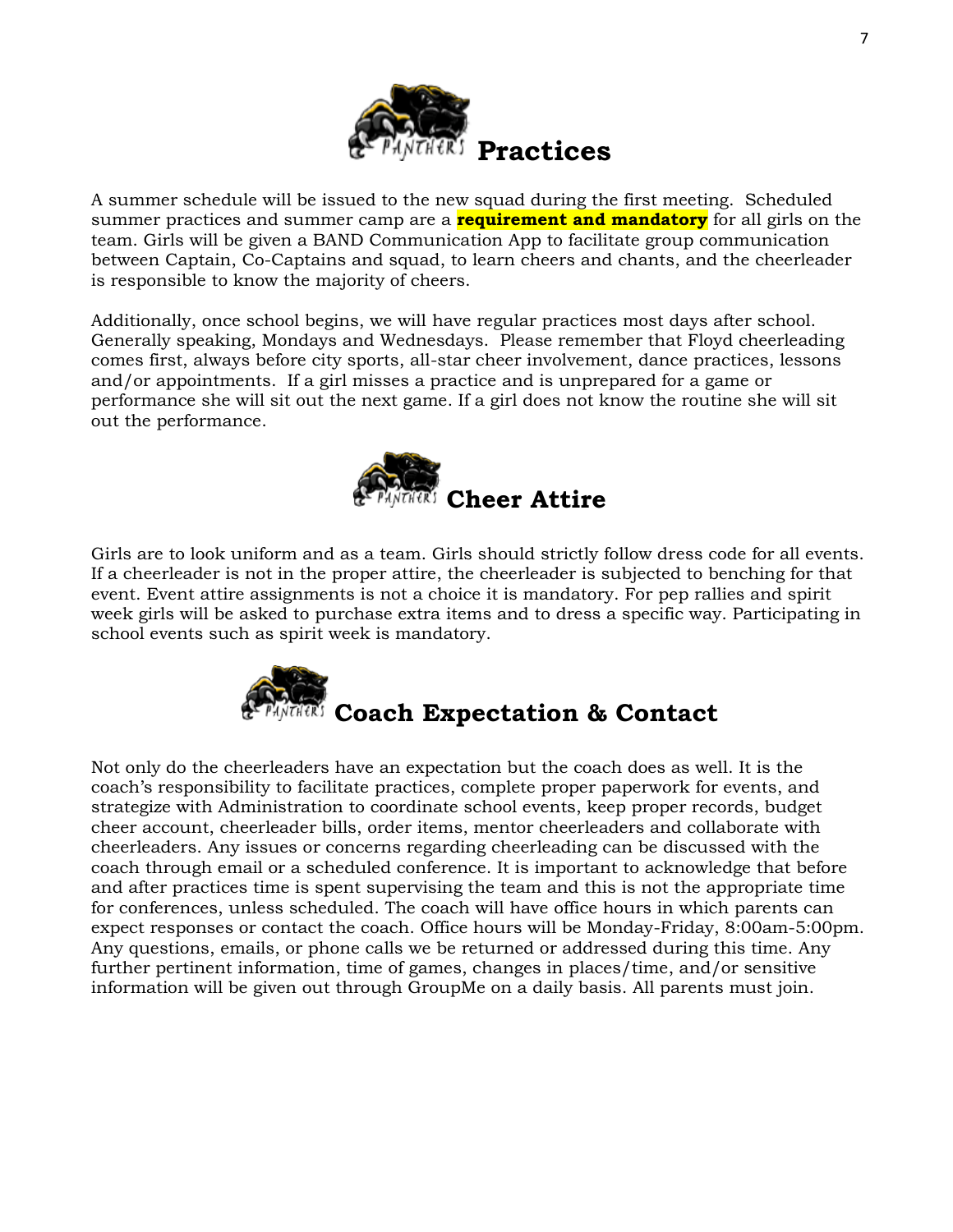

# **Floyd Middle Magnet 2022 Cheer Items**

### **Customer #34944564**

| Order 1                        |          | Order #54404585           | <b>DUE</b><br>4/20 |
|--------------------------------|----------|---------------------------|--------------------|
| Camp Wear                      | \$216.48 |                           |                    |
| <b>Gameday Uniform (Black)</b> | \$155.00 |                           |                    |
|                                |          | (\$418.62 w/tax and \$10) |                    |
|                                |          | $$371.48$ shipping)       |                    |

|                        |          |                                      | <b>DUE</b> |
|------------------------|----------|--------------------------------------|------------|
| Order 2                |          | Order #12830318                      | 5/15       |
| Glitter Bag w/monogram | \$87.55  |                                      |            |
| <b>Shoes</b>           | \$94.95  |                                      |            |
| 2 Bows, Socks          | \$63.85  |                                      |            |
| <b>Boy Cut Brief</b>   | \$14.95  |                                      |            |
|                        | \$261.30 | $($247.93 w/tax$ and $$10$ Shipping) |            |

|                        |          |                                  | <b>DUE</b> |
|------------------------|----------|----------------------------------|------------|
| Order 3                |          | Order #54404588                  | 7/15       |
| Gameday Uniform (Gold) | \$175.00 |                                  |            |
| <b>Gameday Jersey</b>  | \$80.70  |                                  |            |
| <b>Boy Cut Brief</b>   | \$14.95  |                                  |            |
|                        | \$270.65 | (\$297.72 w/tax and no Shipping) |            |

| Order 4                    |          | Order #54404587                                     | <b>Due 9/1</b> |
|----------------------------|----------|-----------------------------------------------------|----------------|
| Warmup Package w/Lettering | \$212.00 |                                                     |                |
| <b>Black Midriff</b>       | \$21.95  |                                                     |                |
|                            |          | $\sqrt{$233.95}$ (\$262.35 w/ tax and \$5 Shipping) |                |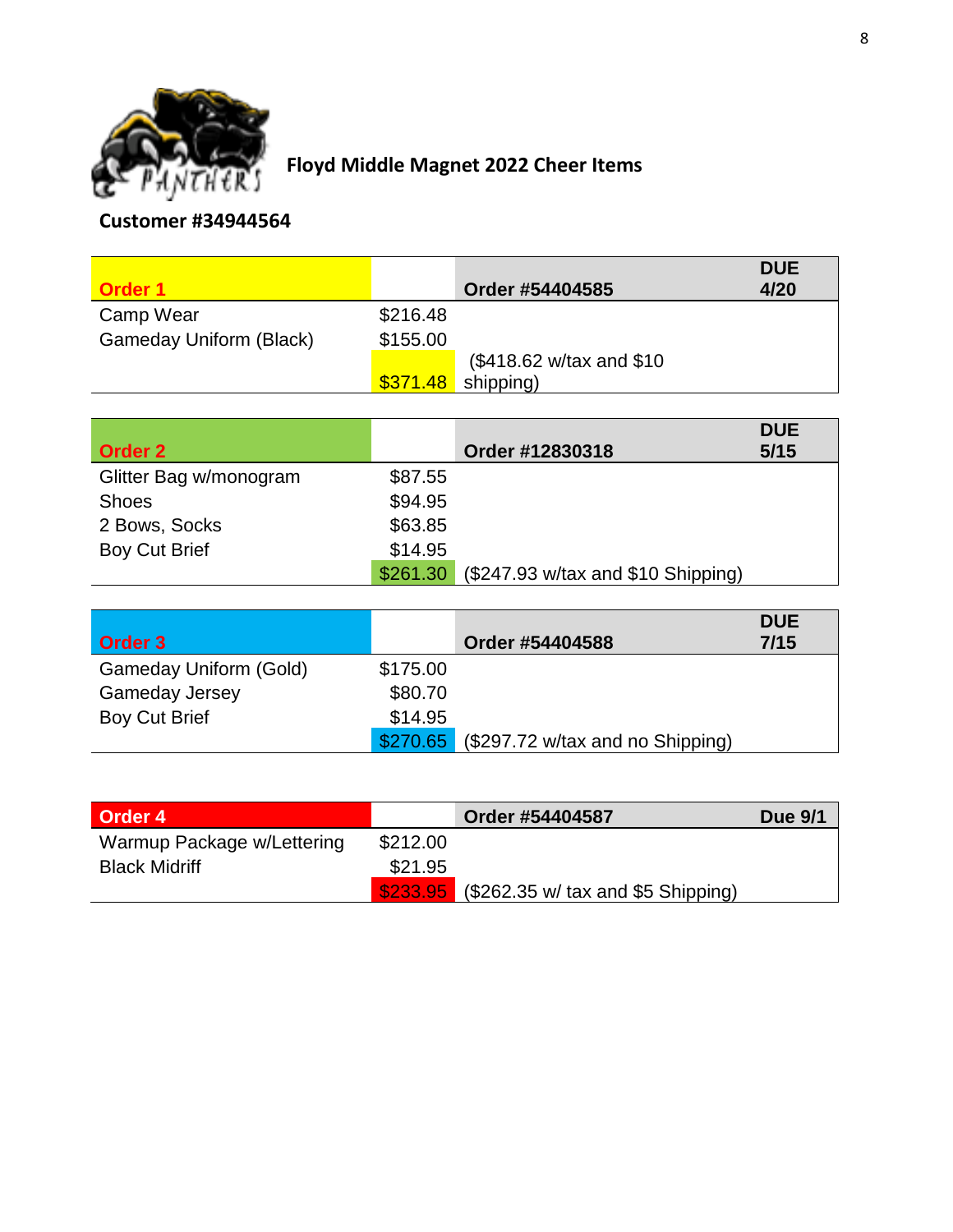### **GAME DAY UNIFORMS / CAMP WEAR**



### **COMPETITION UNIFORM BELOW**

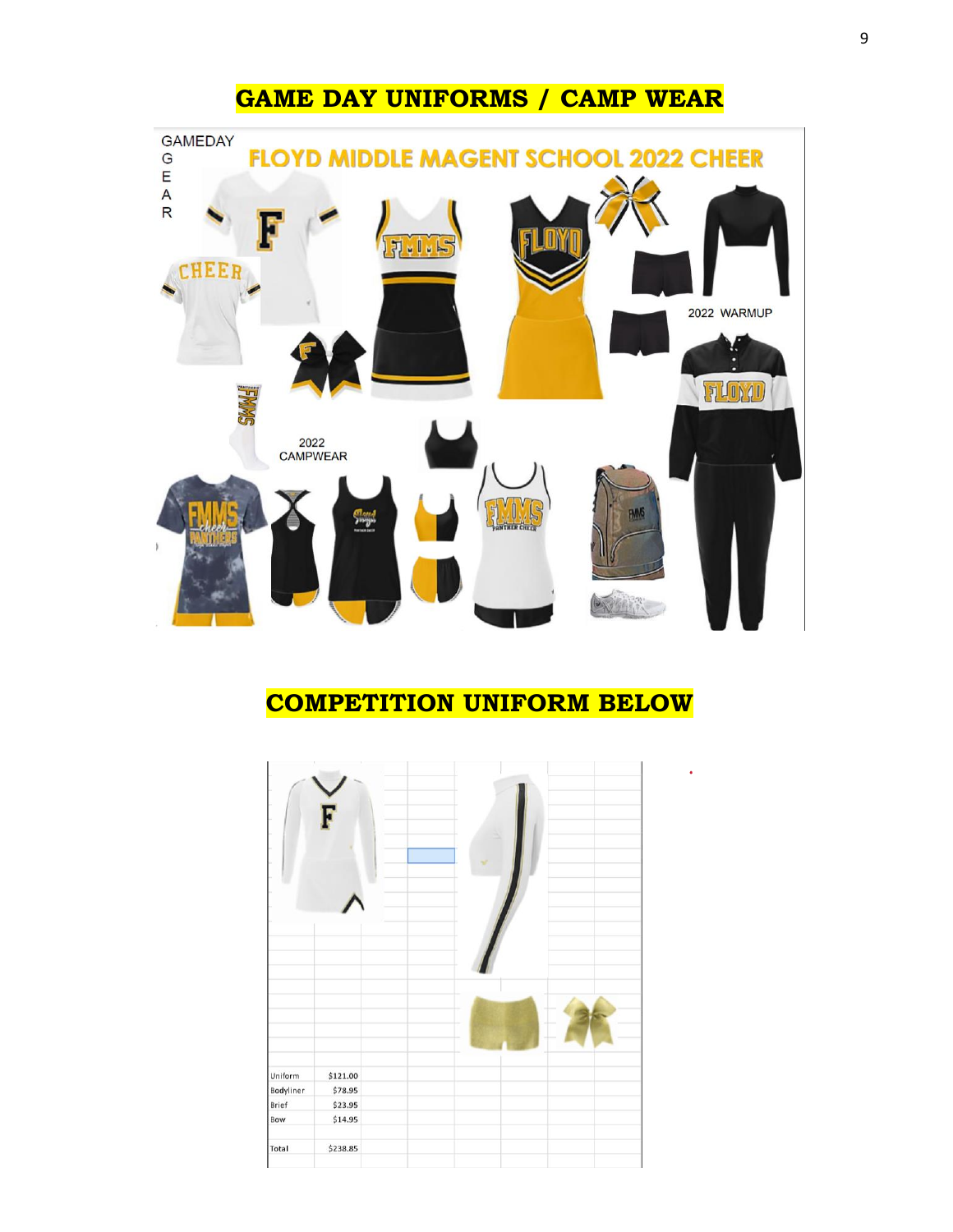

#### **PRACTICES:**

TBA

#### **FUNDRAISERS:**

TBA

#### **UCA CHEER CAMP:**

June 6-9, 2022 Location: Auburn, AL

#### **Uniform Fitting**

March 31, 2022 FMMS Lunchroom @ 4:30 PM

#### **Events:**

Tryouts – MARCH Open House - AUGUST Home Football Games – FALL Homecoming Parade – FALL Home Basketball Games – WINTER Christmas Party – DECEMBER Athletic Banquet - JANUARY 8th GRADE NIGHT – JANUARY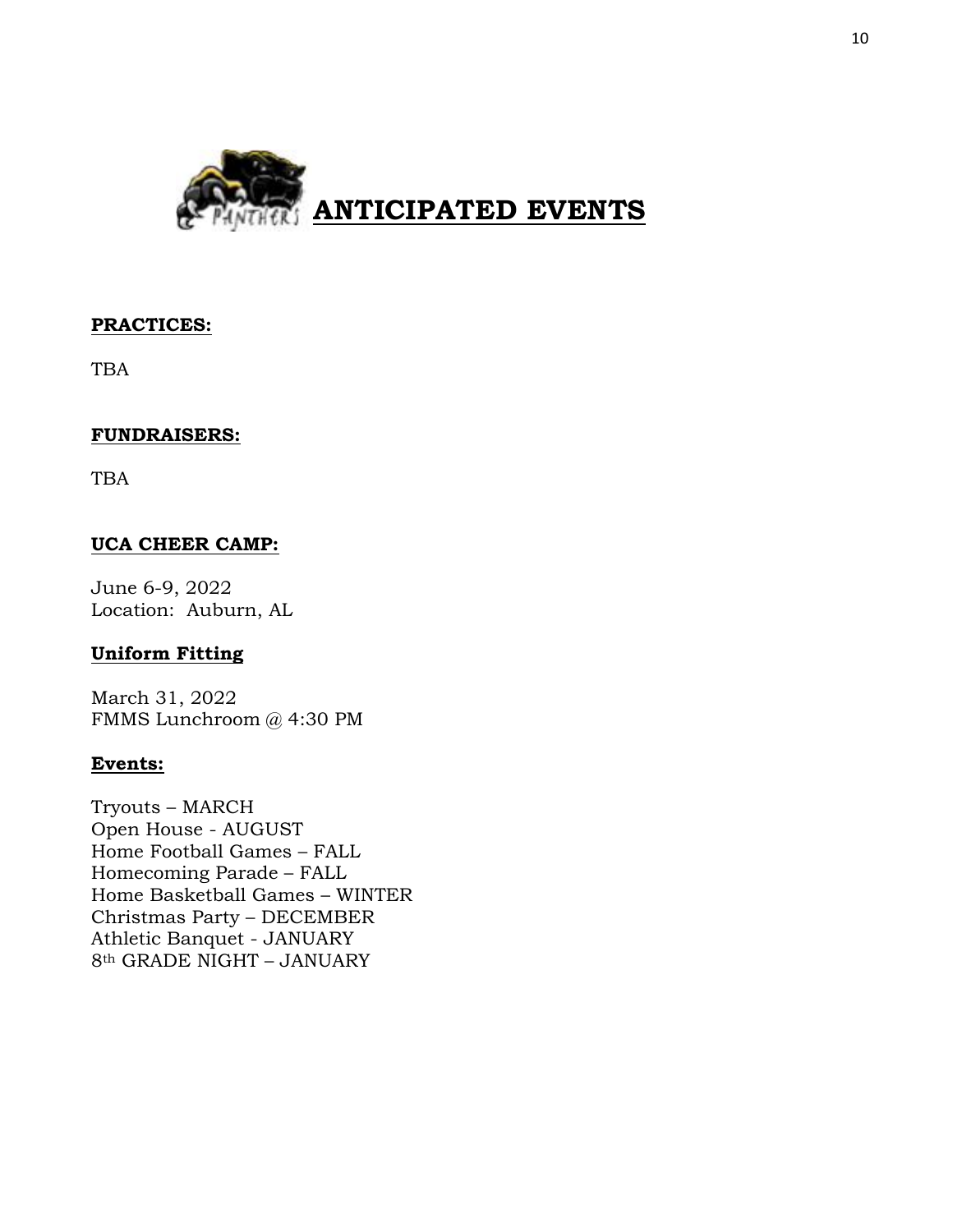

# **Demerits**

It is the cheerleader's responsibility to notify the coach if there is a conflict with the practice schedule and another school activity (i.e. chorus concert).

\*Unexcused absence is defined as an absence where no notification is given, or proper prior notification is not given or an absence due to choosing another activity over cheerleading responsibilities.

\*In lieu of or in addition to the demerits listed below, conditioning (such as running, push-ups, squats, etc.) may be assigned.

| <b>Infraction/Category</b>                                                                                                                                                                                                                                            | <b>Number of Demerits</b>                                    |
|-----------------------------------------------------------------------------------------------------------------------------------------------------------------------------------------------------------------------------------------------------------------------|--------------------------------------------------------------|
| <b>Practice and Participation</b>                                                                                                                                                                                                                                     |                                                              |
| Missing a Practice without notification                                                                                                                                                                                                                               | 1                                                            |
| Missing a game without notification                                                                                                                                                                                                                                   | $\overline{2}$                                               |
| Misconduct at cheer activity (Complaining, lack of pep, tardiness, excessive<br>talking, lack of dependability)                                                                                                                                                       | 1                                                            |
| Habitual absences from practice (Excused or unexcused)                                                                                                                                                                                                                | $\overline{2}$                                               |
| <b>Conduct and Appearance</b>                                                                                                                                                                                                                                         |                                                              |
| Out of uniform for practice or game                                                                                                                                                                                                                                   | 1 (practice) $/ 2$ (game)                                    |
| Untidy appearance (ex-nails untrimmed or painted, untidy shoes, jewelry)                                                                                                                                                                                              |                                                              |
| Being uncooperative (arguing with squad member, disrespect to coach or<br>adult, bullying team mates, etc.)                                                                                                                                                           |                                                              |
| Lack of honesty                                                                                                                                                                                                                                                       | 1                                                            |
| Poor sportsmanship                                                                                                                                                                                                                                                    | 1                                                            |
| Social Media issues that are unbecoming (Facebook, twitter, Instagram, etc).                                                                                                                                                                                          | 3                                                            |
| Out of uniform at school                                                                                                                                                                                                                                              | 1                                                            |
| <b>Behavior, academics, and class attendance</b>                                                                                                                                                                                                                      |                                                              |
| Using profanity                                                                                                                                                                                                                                                       | 1                                                            |
| Teacher complaint about work ethic or behavior in classroom (based on<br>severity). Conditioning may be assigned.                                                                                                                                                     | 1                                                            |
| GPA below 2.5 on Report Card                                                                                                                                                                                                                                          | 5<br>-Cheerleader will not participate<br>until GPA is a 2.0 |
| Public display of affection in or out of uniform                                                                                                                                                                                                                      | 3                                                            |
| Office referral                                                                                                                                                                                                                                                       | 2                                                            |
| Continual disrespect to coach/or another adult                                                                                                                                                                                                                        | 3                                                            |
| (Ex.- talking back, rolling eyes, lack of honesty)                                                                                                                                                                                                                    |                                                              |
| Being assigned STP/OSS                                                                                                                                                                                                                                                | 5-Removal                                                    |
| *All infractions and resulting consequences will be reviewed, decided upon, and assigned by the coach. There may<br>be other issues, not listed here, that arise throughout the season. Demerits will be assigned for those issues at the<br>discretion of the coach. |                                                              |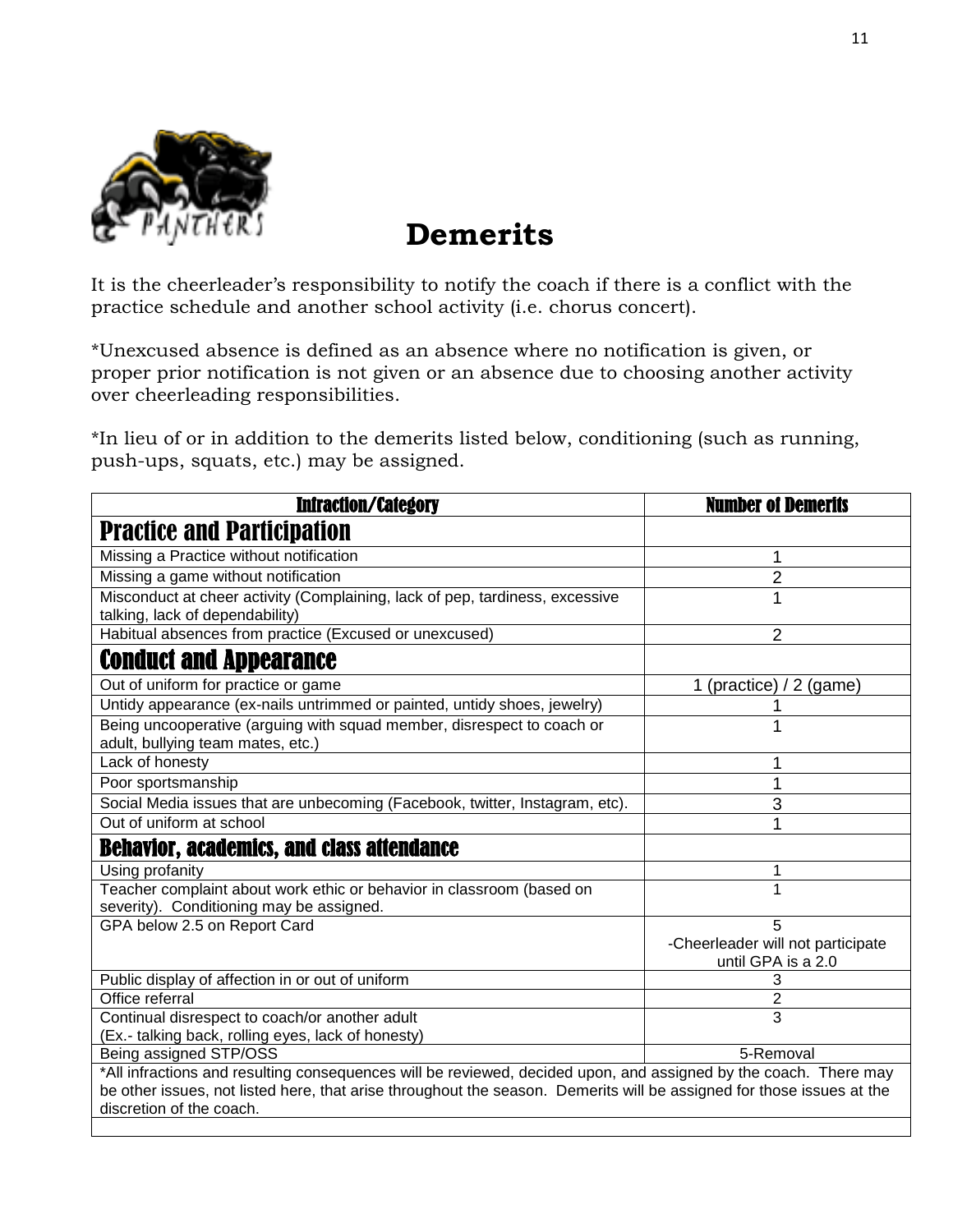

# Demerit System:

| 5 demerits:  | Loss of a cheer event, such as a game |
|--------------|---------------------------------------|
| 10 demerits: | Suspension from squad for 2 weeks     |
| 15 demerits: | Removal                               |

In addition, if the suspension results in the cheerleader not being prepared for a performance or a game, the cheerleader will sit out for that as well.

| Cheerleader's Signature |      |
|-------------------------|------|
|                         | Date |
| Parent's Signature      |      |
|                         | Date |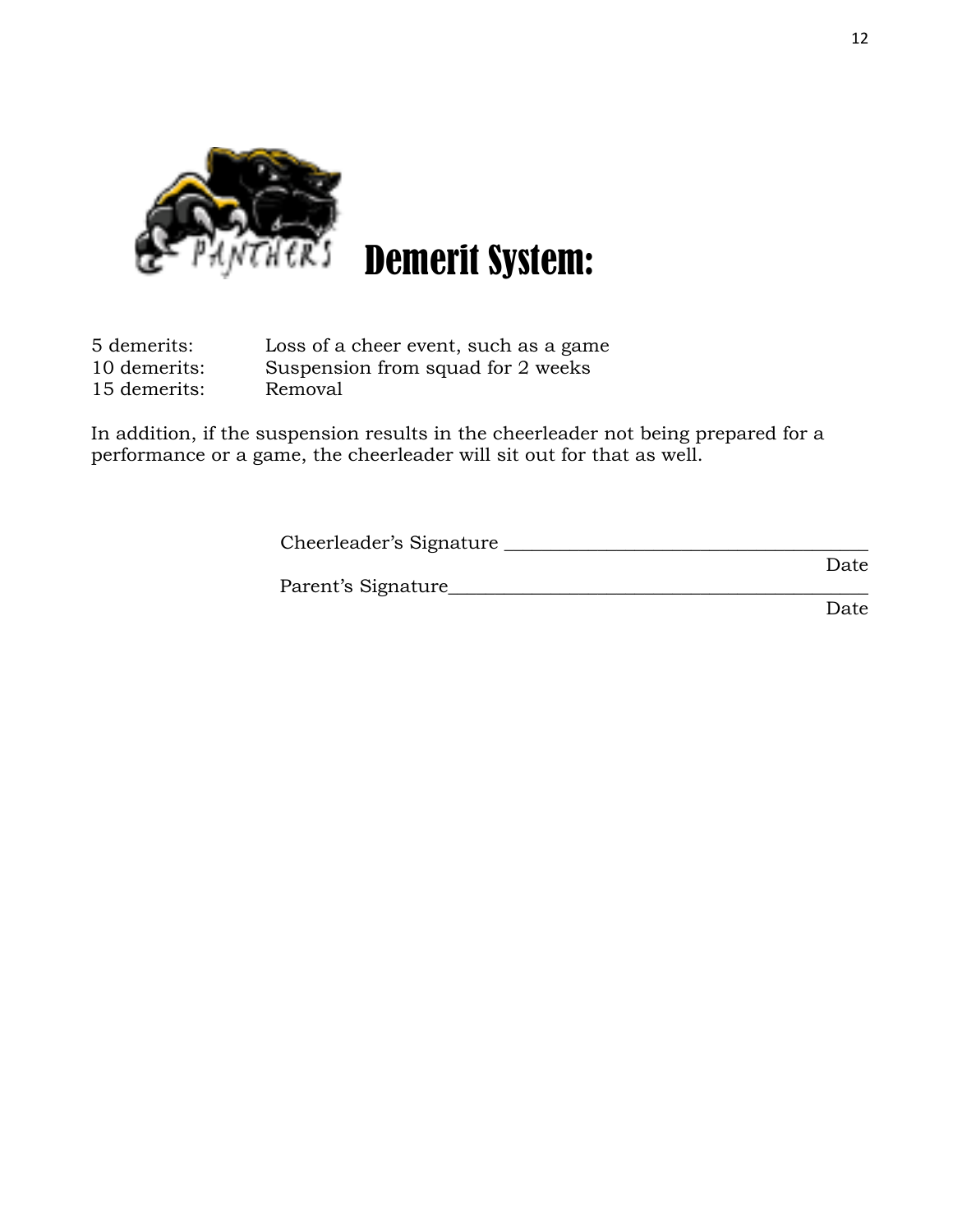

*Demerit Tracker*

*2022 - 2023* 

| Date | Name | Demerit or<br>Merit | <b>REASON</b> | $\#$ |
|------|------|---------------------|---------------|------|
|      |      |                     |               |      |
|      |      |                     |               |      |
|      |      |                     |               |      |
|      |      |                     |               |      |
|      |      |                     |               |      |
|      |      |                     |               |      |
|      |      |                     |               |      |
|      |      |                     |               |      |
|      |      |                     |               |      |
|      |      |                     |               |      |
|      |      |                     |               |      |
|      |      |                     |               |      |
|      |      |                     |               |      |
|      |      |                     |               |      |
|      |      |                     |               |      |
|      |      |                     |               |      |
|      |      |                     |               |      |
|      |      |                     |               |      |
|      |      |                     |               |      |
|      |      |                     |               |      |
|      |      |                     |               |      |
|      |      |                     |               |      |
|      |      |                     |               |      |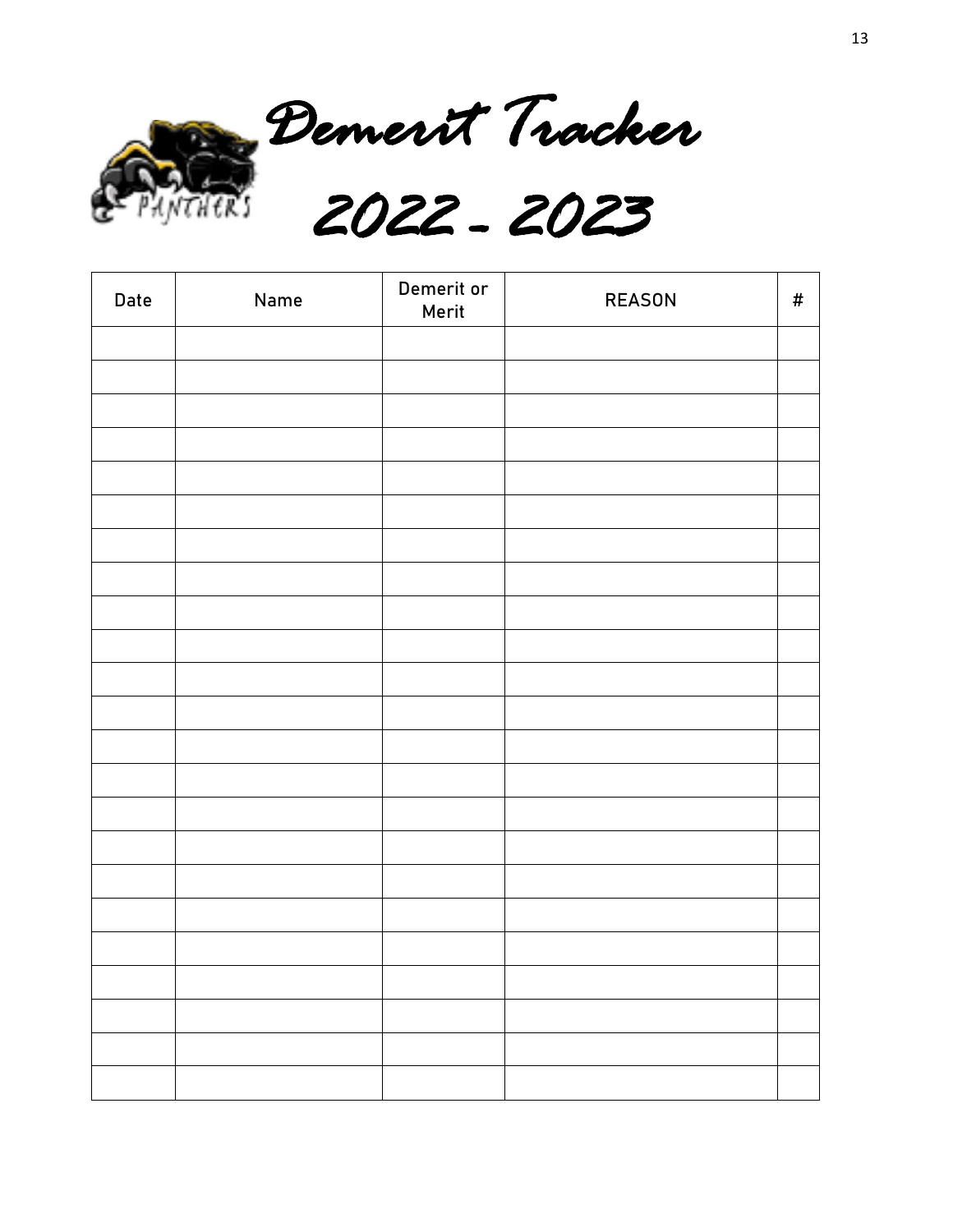

| Oh No! I Earned a Demerit!         | Oh No! I Earned a Demerit!           |
|------------------------------------|--------------------------------------|
|                                    |                                      |
| Date of Demerit_________________   | Date of Demerit                      |
|                                    |                                      |
|                                    |                                      |
|                                    |                                      |
| I currently have _____ demerits    | I currently have _____ demerits      |
| for these 9 weeks.                 | for these 9 weeks.                   |
| Parent Signature: ________________ | Parent Signature: __________________ |
|                                    |                                      |
| Oh No! I Earned a Demerit!         | Oh No! I Earned a Demerit!           |
|                                    |                                      |
| Date of Demerit_________________   | Date of Demerit                      |
|                                    |                                      |
|                                    |                                      |
|                                    |                                      |
| I currently have ______ demerits   | I currently have _____ demerits      |
| for these 9 weeks.                 | for these 9 weeks.                   |
| Parent Signature: _________        | Parent Signature: ___________        |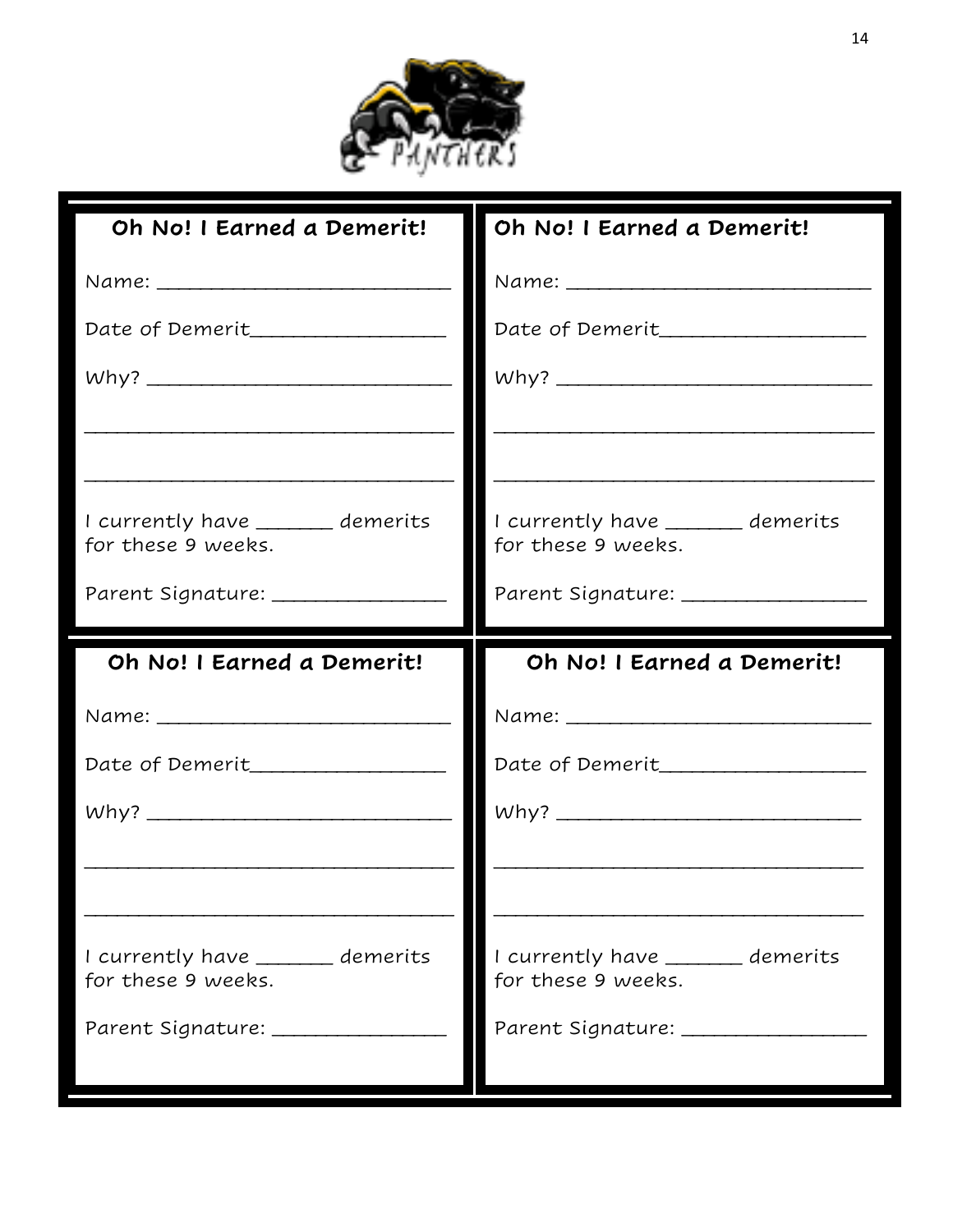

# **Cheerleader Application**

## 2022-2023

**Parents, please have your student fill out Questions 1-3!!** 

| Name:<br><u> 1980 - Jan Berlin, margaret amerikan bestean di sebagai personal di sebagai personal di sebagai personal di s</u> |                                       |  |
|--------------------------------------------------------------------------------------------------------------------------------|---------------------------------------|--|
| Grade (next year): __________                                                                                                  | Age:                                  |  |
|                                                                                                                                |                                       |  |
| <b>Home Phone:</b>                                                                                                             | Parent Cell Phone: __________________ |  |
|                                                                                                                                |                                       |  |
|                                                                                                                                |                                       |  |
| <b>Cheerleader Cell Phone Number:</b>                                                                                          |                                       |  |

 $1.$ What qualities do you possess that make you a good choice to represent FMMS as a cheerleader?

List your past years' experience in cheerleading, gymnastics, and dance. If you have cheered  $2.$ before, what positions in stunting have you held?

Do you have any tumbling experience? Yes \_\_\_\_\_ No \_\_\_\_\_ If yes, please list the skills you can  $3.$ perform without a spot (i.e. round off, backhand spring, tuck, etc.)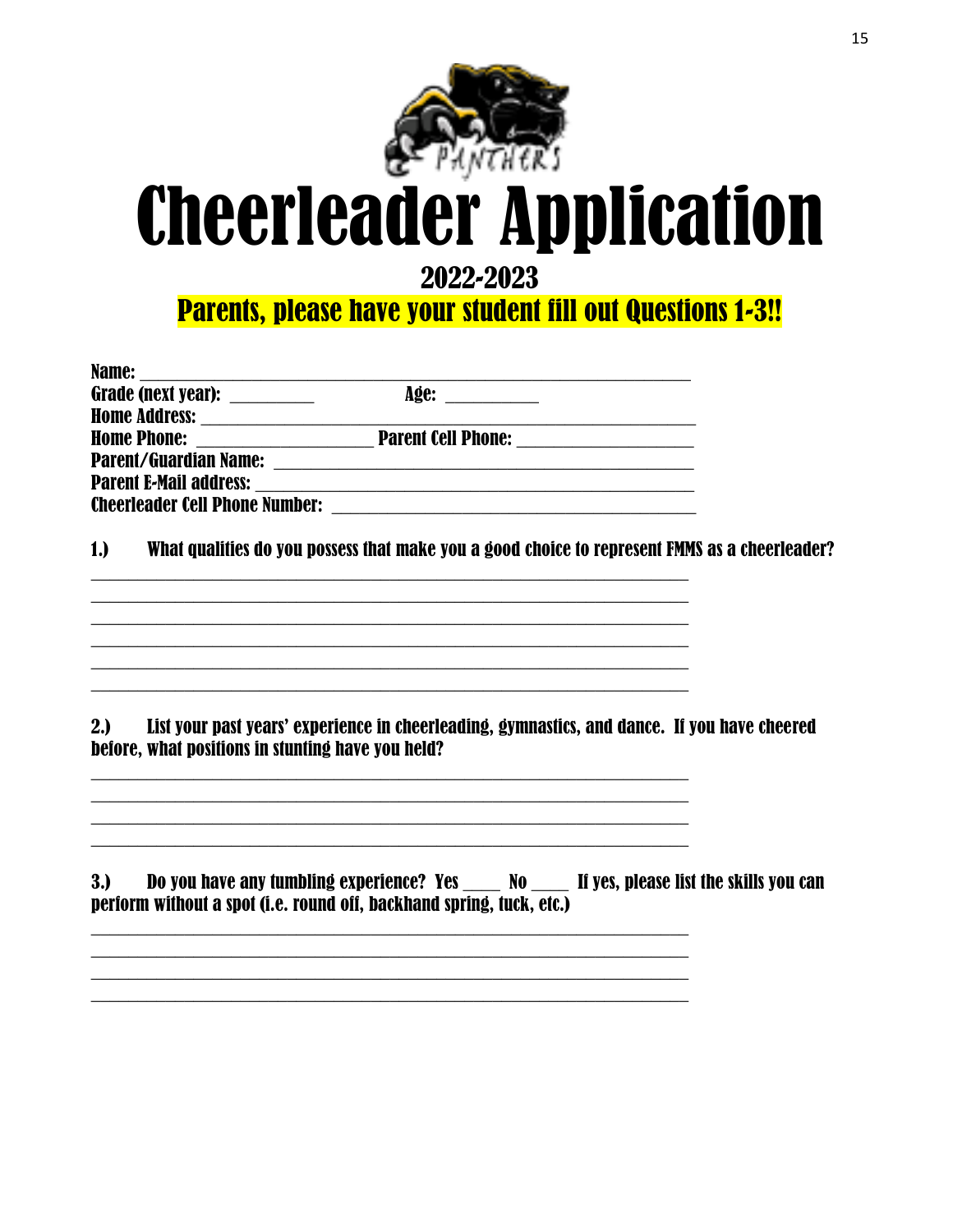# CHEER CHOICE FORM

## CHECK ONE

# □ GAME DAY CHEER SQUAD

# □ GAME DAY & COMPETITIVE CHEER SQUAD

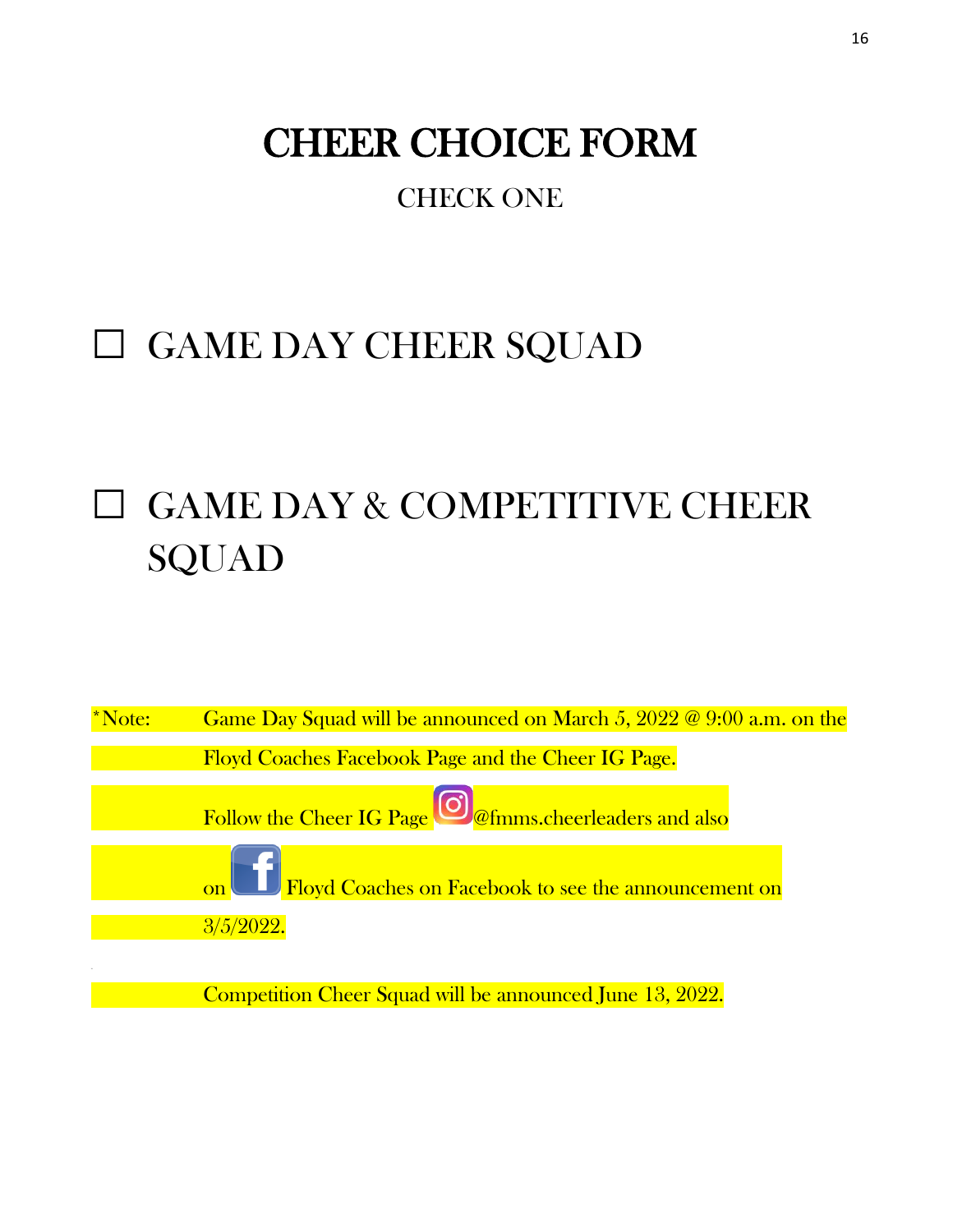

# Cheerleader/Parental Contract

#### **Parent/Guardian:**

As a parent/guardian, I give my child permission to try out for cheerleading. By initialing by each statement below, I am verifying that I understand and agree to abide by each:

All forms must be turned in by 3:45 p.m. Friday, February 25, 2022 or my child will not be eligible to tryout.

I understand the importance of the first parent/cheerleader meeting (date to be announced) and will make plans to attend.

If my child makes the squad, I understand that she must attend uniform fittings (date to be announced).

I agree to pay the costs described, minus any profits my child raises during fundraising activities, by the deadlines outlined in the information packet.

If my child is chosen, I understand that she must abide by the rules and regulations set forth by the coach and the principal and be present for all practices and games. *I agree not to question the coach's decision regarding the enforcement of said rules and regulations once the cheer season begins.*

\_\_\_\_\_\_ I agree to serve as a **positive participant** in the FMMS cheer family and to convey my support of the coach and the cheer program to my daughter.

I Understand that my child is to dress according to calendar and I will ensure that this is done.

\_\_\_\_\_\_\_ I understand my child will have to purchase items, so everyone will look uniform and as a team.

If my child does not know the material or routine I understand that she will be subject to benching.

\_\_\_\_\_\_ There are inherent risks involved in the sport of cheerleading. I agree not to hold Floyd Middle Magnet School or any of its personnel responsible in the case of accident or injury at any time.

\_\_\_\_\_\_\_\_ I understand that my child needs to look neat and appropriate for games and events.

\_\_\_\_\_\_ **I understand that cheerleading tryouts are a process and that qualified judges will evaluate my daughter. I agree to abide by the decision of the judges and understand that their decision is final.**

My signature below verifies that I have read the entire information packet and understand the selection requirements as well as what is involved in cheerleading for Floyd Middle Magnet School.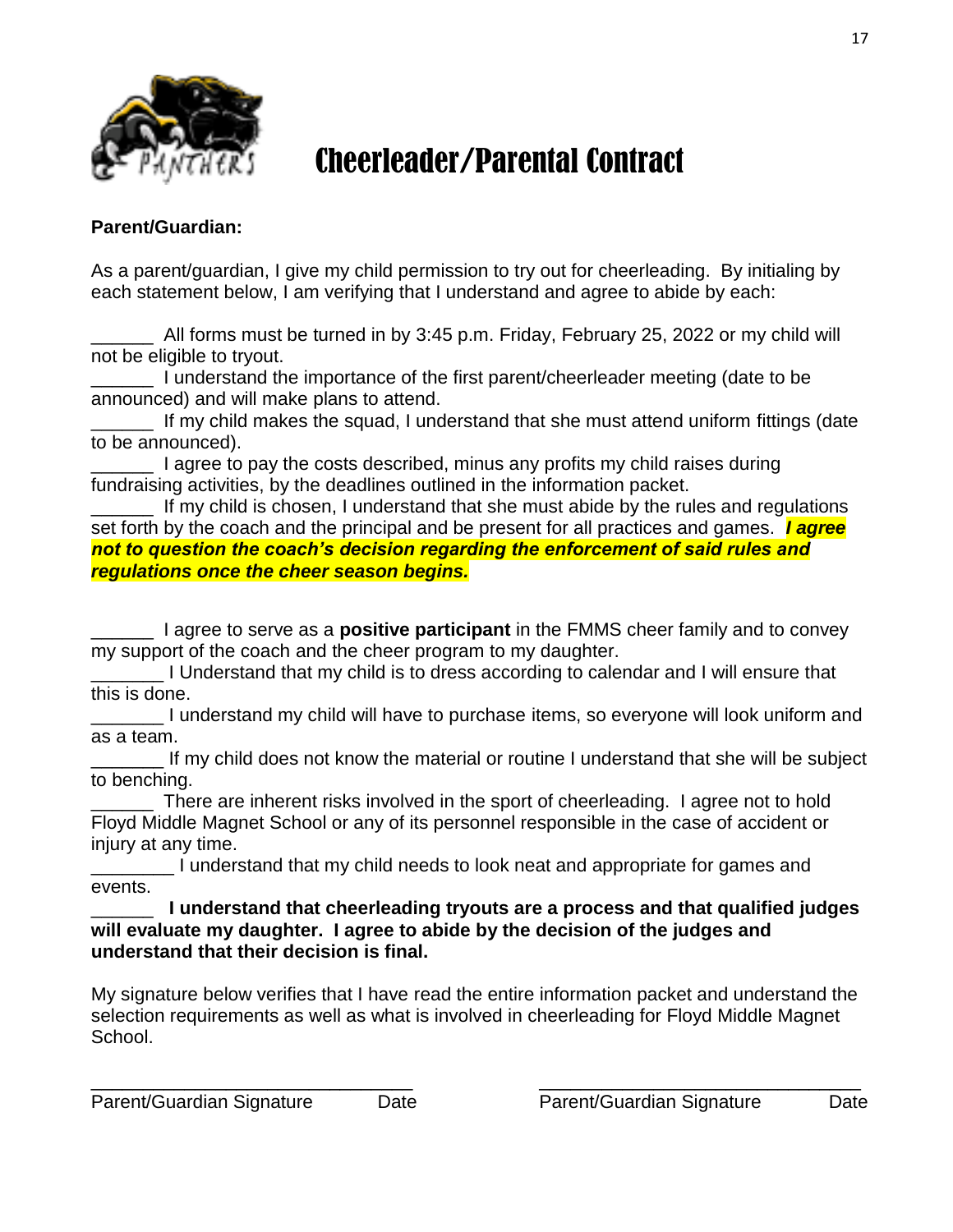

#### **Student:**

I am trying out for cheerleading. By initialing by each statement and signing contract below, I am verifying that I understand and agree to abide by each:

I agree to follow all guidelines stated in this packet. I understand what is required for tryouts for FMMS cheer.

\_\_\_\_\_\_ If I do not follow the rules and guidelines set by the school and the coach, I understand that consequences will result, and I may be removed from the squad.

\_\_\_\_\_\_ I know that I am expected to maintain my grades during the entire season.

\_\_\_\_\_\_ I know that I am expected to do my fair share in fundraising in order to help my parents and team with the expense of cheerleading.

I know that if I am selected as a cheerleader, I will not only be representing my team, and myself, I will be representing Floyd Middle Magnet School. I know my actions and conduct will be viewed by all who see me in my Floyd Middle Magnet School cheerleading uniform.

\_\_\_\_\_\_ I agree to serve as a positive participant in the FMMS cheer family. I understand that negativity among my cheer sisters and/ or others only contributes to the division of our squad. I will handle my questions or complaints maturely and will approach the coach or a captain at an appropriate time to discuss cheer issues.

My signature below verifies that I have read the entire information packet and understand how I will be selected, as well as what is involved in cheerleading for Floyd Middle Magnet School.

Student Signature Date

\_\_\_\_\_\_\_\_\_\_\_\_\_\_\_\_\_\_\_\_\_\_\_\_\_\_\_\_\_\_\_\_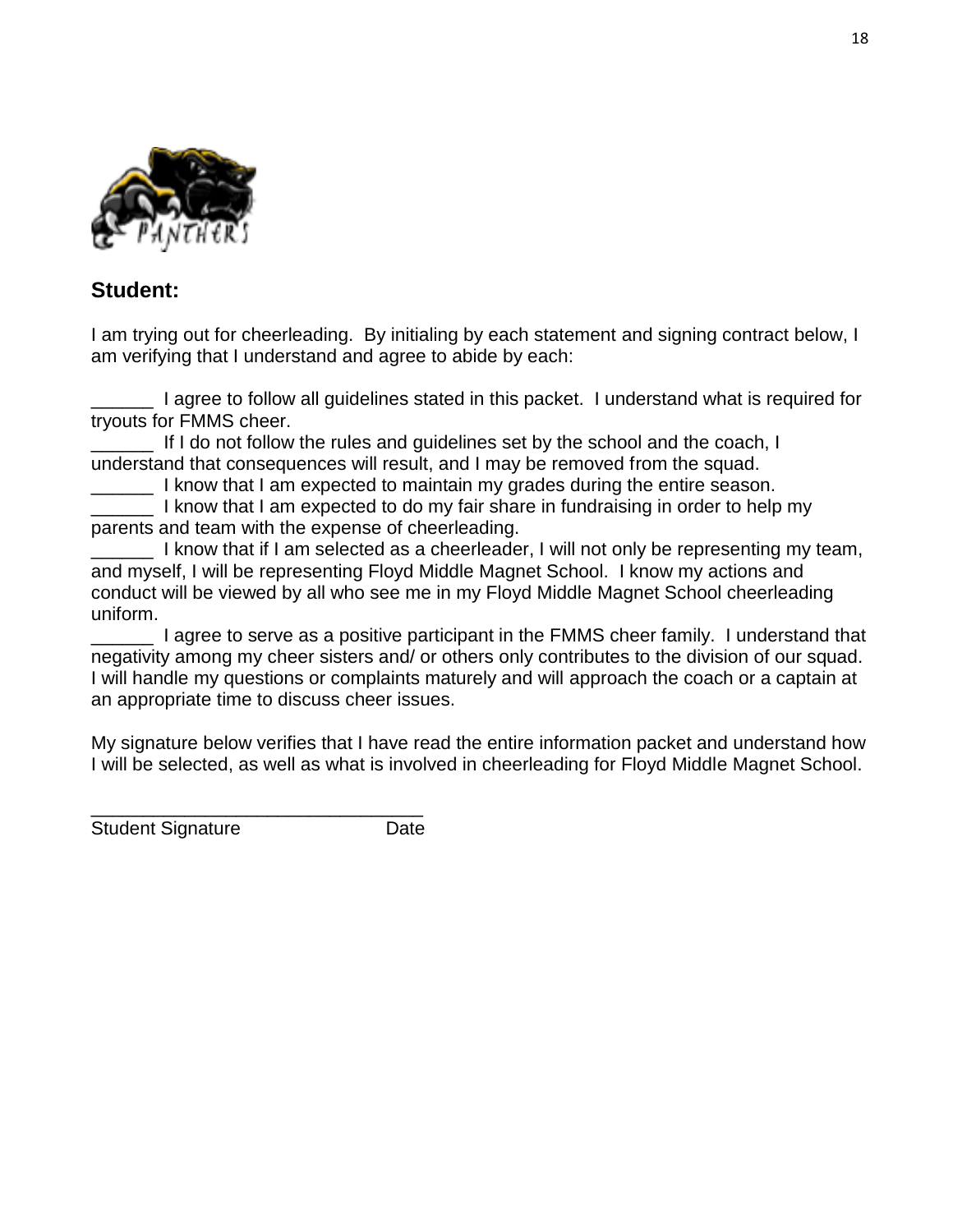

# **TRYOUT REGISTRATION CHECKLIST**

I contract a set of the Cheenleader (Parent Name) and  $\Gamma$  (Cheenleader Name) have read all the information in this packet and understand the expectation if selected for the 2022-2023 cheer team. I have done the following things (Initial next to each item):

- ❖ \_\_\_\_\_\_\_\_ Cheerleading Application The application MUST be filled out by the potential cheerleader! Should be turned in with Fee.
- ❖ \_\_\_\_\_\_\_\_ Cheerleader /Parental Agreement \*Initialed and signed. Turned in with fee.
- ❖ \_\_\_\_\_\_\_\_ \$30 Clinic Fee should be paid through MPS MySchoolBucks when all paperwork is turned in. Please sign up at [https://www.myschoolbucks.com](https://www.myschoolbucks.com/) if you're not already.
- ❖ \_\_\_\_\_\_\_\_ Demerit sheet read and signed.

I understand the responsibilities and expectations of joining the 2022-2023 Cheerleading team.

#### **Items to be turned in all at once to coach when registering for tryouts:**

- $$30$  Fee
- Demerit Sheet (Page 12)
- Cheerleading Application (Page 15)
- \_\_\_ Cheer Choice Form (Page 16)
- \_\_\_ Cheerleading/Parental Agreement (Pages 17 & 18)
- A print out of student's grades 1st, 2nd and Semester Grade. (The report card from PowerSchool portal is sufficient)
- Tryout Registration Checklist (Page 19)
- \_\_\_ Cheerleader Constitution Contract (Page 20)

| Parent Signature      | Date |
|-----------------------|------|
|                       |      |
| Cheerleader Signature | Date |